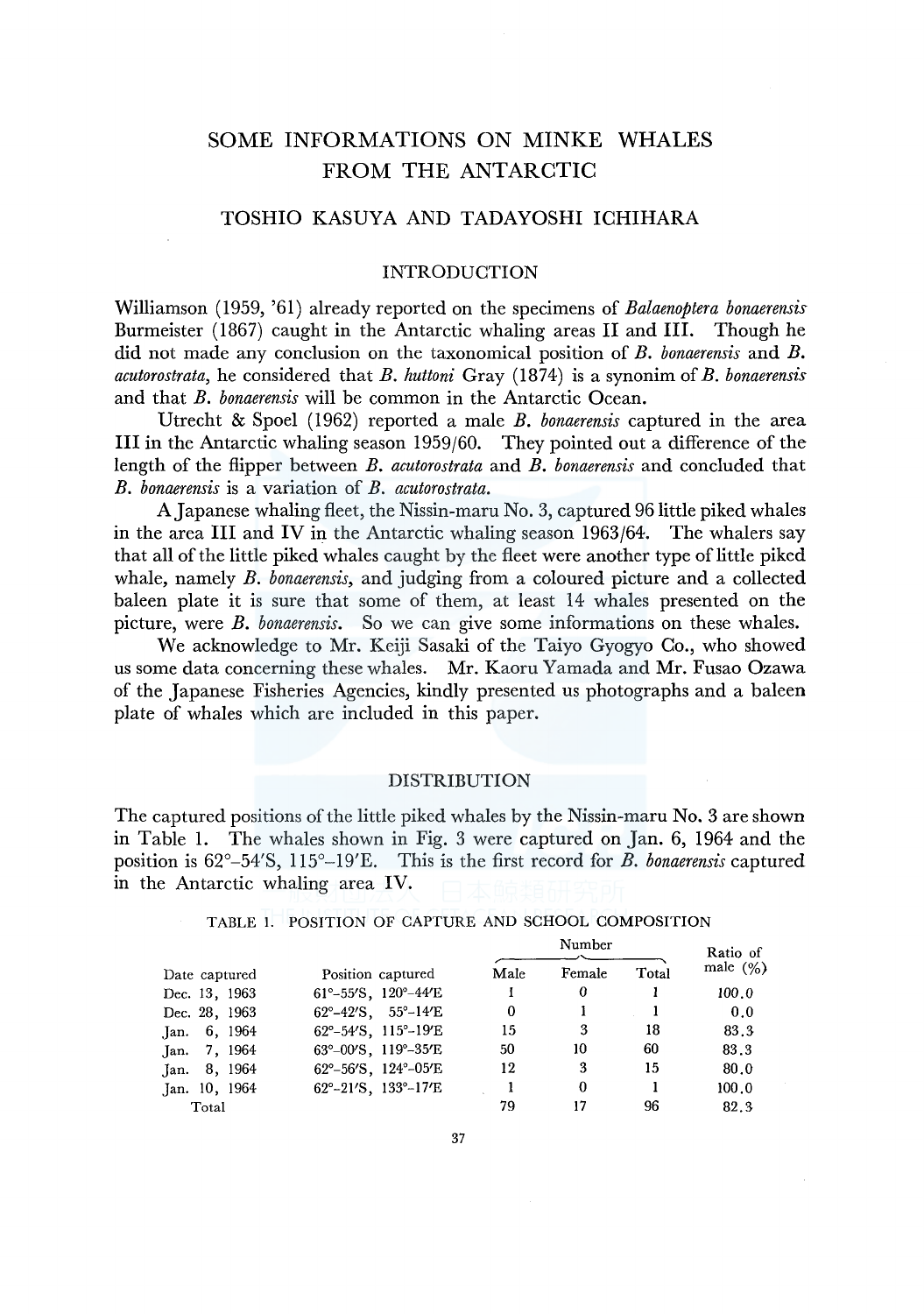Fig. 1 shows the position where *B. bonaerensis* were captured including the position reported by Burmeister (1867), Gray (1874), Williamson (1961) and Utrecht & Spoel (1962).

From this figure it is suggested that *B. bonaerensis* distributes in the Atlantic and the Indian part of the Antarctic Ocean, and probably in the Pacific part of the Antarctic Ocean also.



The external characters of our specimens coincides fairly well with those reported by Williamson (1961) and Utrecht & Spoel (1962), particularly in the flipper without white band, baleen plate with darkly coloured external edge.



Fig. 2. Schematic figure of the pigmentation of *B. bonaerensis.* 

But our photograph shows that the pigmentation of the left side of the head region exceed that of the right side. The darkly pigmented area of the jaw is broader in the left side and the white area on the upper rip is longer in the right. The number of baleen plates without the darkly colourd edge, which distribution seems to correlate to the presence of the white area of the upper rip, is smaller in the left side than in the right. This coincides better with Utrecht and Spoel ( 1962) rather than Williamson (1961). One of two pale streaks, which begin near the anterior insertion of flipper, extends toward shoulder and the other points to ear in our specimens. But these streaks also have the possibility to occur on *B. acutorostrata.* The dark dorsal pigmentation in *B. bonaerensis* expands toward the flank in front of the dorsal fin (Fig. 2).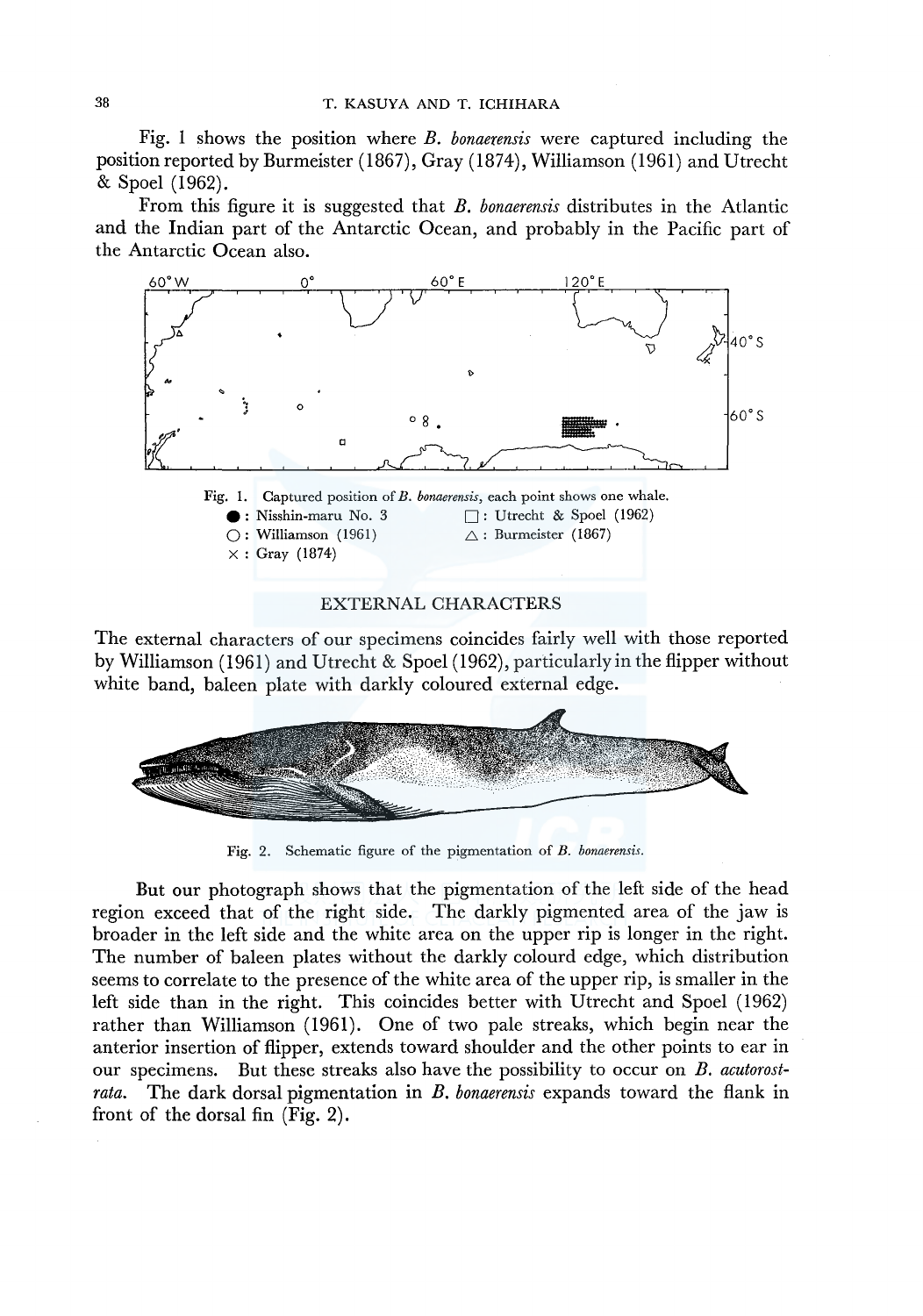### MINKE WHALES FROM THE ANTARCTIC 39

The dorsal surface of tail flukes is pigmented darkly and the ventral surface is generally white except darkly pigmented anterior edges.



Fig. 3. B. bonaerensis captured by the Nisshin-maru No. 3 on Jan. 6, 1964.

#### BALEEN PLATE

One baleen plate at nearly mid point of the series was collected. Though it has slight deficit at the side of oral cavity, its assumed breadth is 14.0 cm and its length from the gum line to the tip of plate along the external edge except the fringes, is 23.5 cm. And the breadth / length ratio is 0.60.

Fig. 4 shows the relation between the breadth and the length of baleen plates of B. bonaerensis from the Antarctic and B. cutorostrata from the coastal waters of Japan. It is difficult to find out any difference of the ratio between B. bonaerensis and B. acutorostrata from these materials.

It is a plate from the nearly middle of the series, so the longest plate of the whale will be longer than it. Our longest baleen plate from the coastal waters of Japan is 19.9 cm. So the baleen plate of B. bonaerensis can be said to be longer than that of B. acutorostrata from the northern hemisphere which coincides with Williamson (1961) and Utrecht & Spoel (1962).

Fig. 5 shows a baleen plate of  $B$ . bonaerensis and those of  $B$ . acutorostrata which have baleen plates with dark band at the external edge, and they are found more often in the Japan Sea and the Okhotsk Sea coast than in the Pacific coast of Japan. But these dark edges are narrower than that of B. bonaerensis and brownish in colour.

The diameter of baleen fringes of one  $B$ . bonaerensis and five  $B$ . acutorostrata from the coastal waters of Japan were measured. The latter baleen plates are the longest plates of a series. The baleen plates of suckling calf was not used, for their fringes are more fine than that of the adult. From one third to one forth, from 84 to 114 in number, of fringes in a plate are selected at random and measured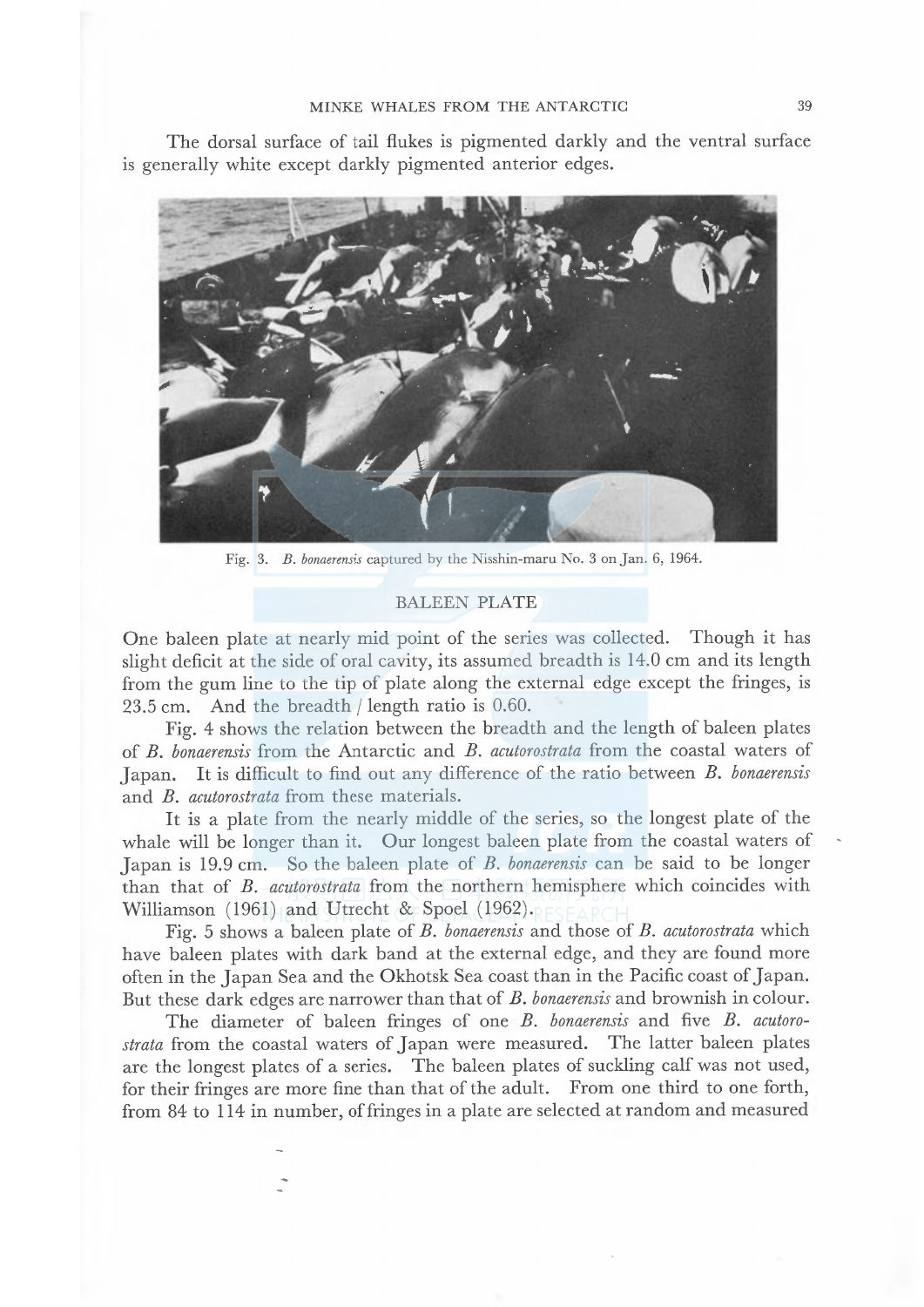#### 40 T. KASUYA AND T. ICHIHARA

their diameter at the base with a micrometer. These measurement are shown in Fig. 6 and Table 2. They suggest the larger diameter in  $B$ . tonaerensis than  $B$ .



Fig. 5. Baleen plates of B. acutorostrata (left three) and B. bonaerensis (right),  $\times$  0.22.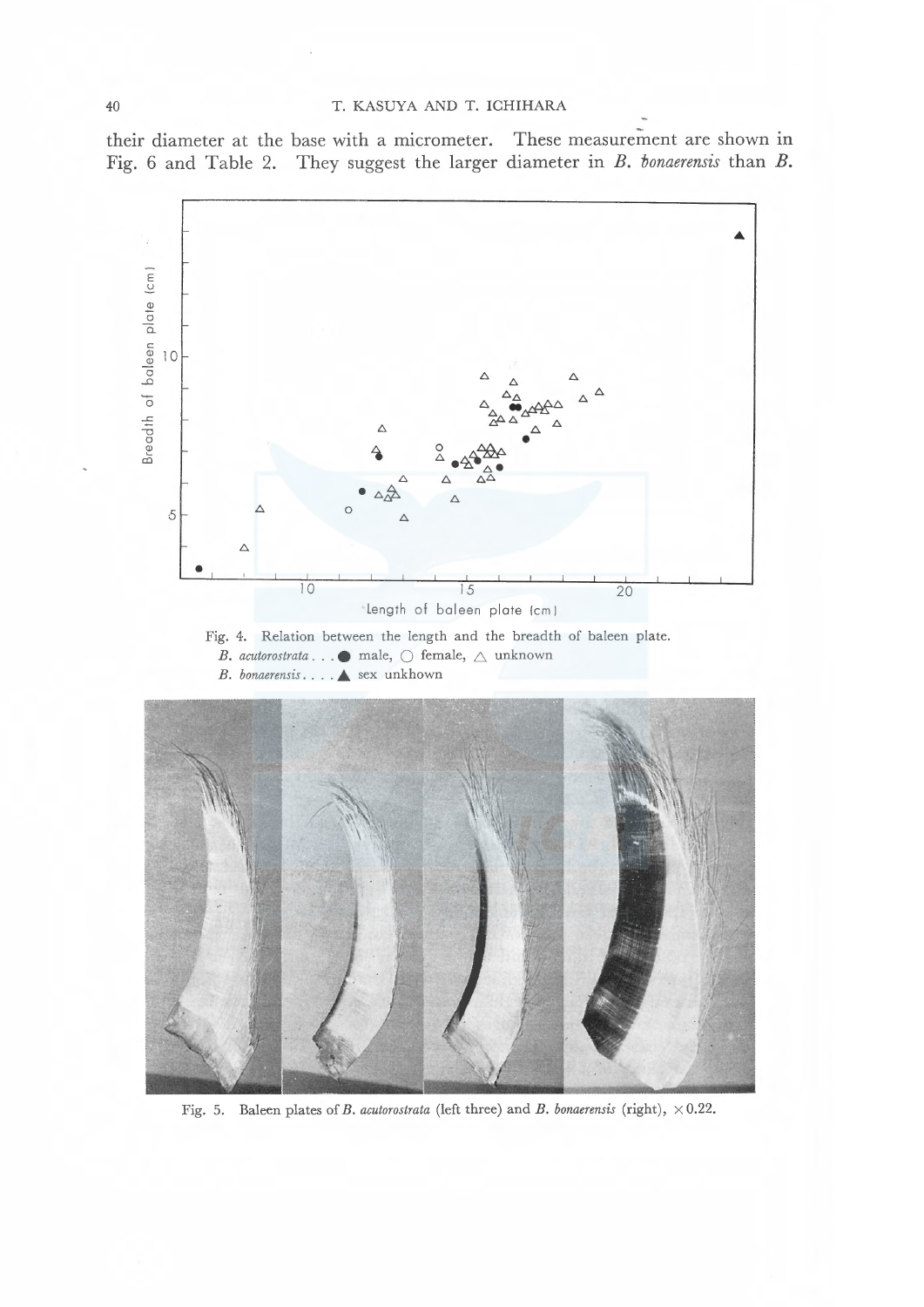#### MINKE WHALES FROM THE ANTARCTIC 41

|                                |                       | B. acutorostrata |                 |                 |                 |                 |
|--------------------------------|-----------------------|------------------|-----------------|-----------------|-----------------|-----------------|
| Specimen                       | <b>B.</b> bonaerensis |                  | 2               | 3               | 4               | 5               |
| Length of baleen<br>plate      | 235                   | 125              | 166             | 177             | 175             | 182             |
| Number of fringes<br>measured  | 84                    | 95               | 86              | 115             | 98              | 93              |
| Range of diameter              | $0.140 - 0.728$       | $0.101 - 0.537$  | $0.134 - 0.547$ | $0.111 - 0.486$ | $0.130 - 0.789$ | $0.141 - 0.830$ |
| Mean diameter                  | 0.354                 | 0.211            | 0.274           | 0.225           | 0.293           | 0.279           |
| Range of two<br>standard error | $+0.033$              | $+0.016$         | $+0.022$        | $+0.016$        | $+0.022$        | 0.028           |





Fig. 6. Diameter of baleen fringes, range, mean and the range of two standard error. Top: *B. bonaerensis,* Bottom five: *B. acutorostrata.* 

#### *acutorostrata.*

 $\mathbf{t}$ 

#### SCHOOL AND BODY LENGTH

Though the whaler says that all of the little piked whales caught by the Nisshi-maru No. 3 seemed to belong to the same type, it was not observed by any biologist. There is an evidence to suggests the occurrence of *B. acutorostrata* in the Antarctic (Taylor, 1957). During the marking voyage in the end of December in 1959, lchihara observed three little piked whales swim around the catcher boat in area IV in the Antarctic. From the white band on the flipper, these whales were identified as *B. acutorostrata.* Therefore, we cannot conclude definitely that all the whales captured by the Japanese fleet were *B. bonaerensis.* But we present here the body length, sex and the length of foetus for the purpose of reference.

As shown in Table 1 the whales are caught on January 6, 7 and 8, 1964. It is said that the catches of each day belonged to one school respectively and nearly all of the component of each school were caught.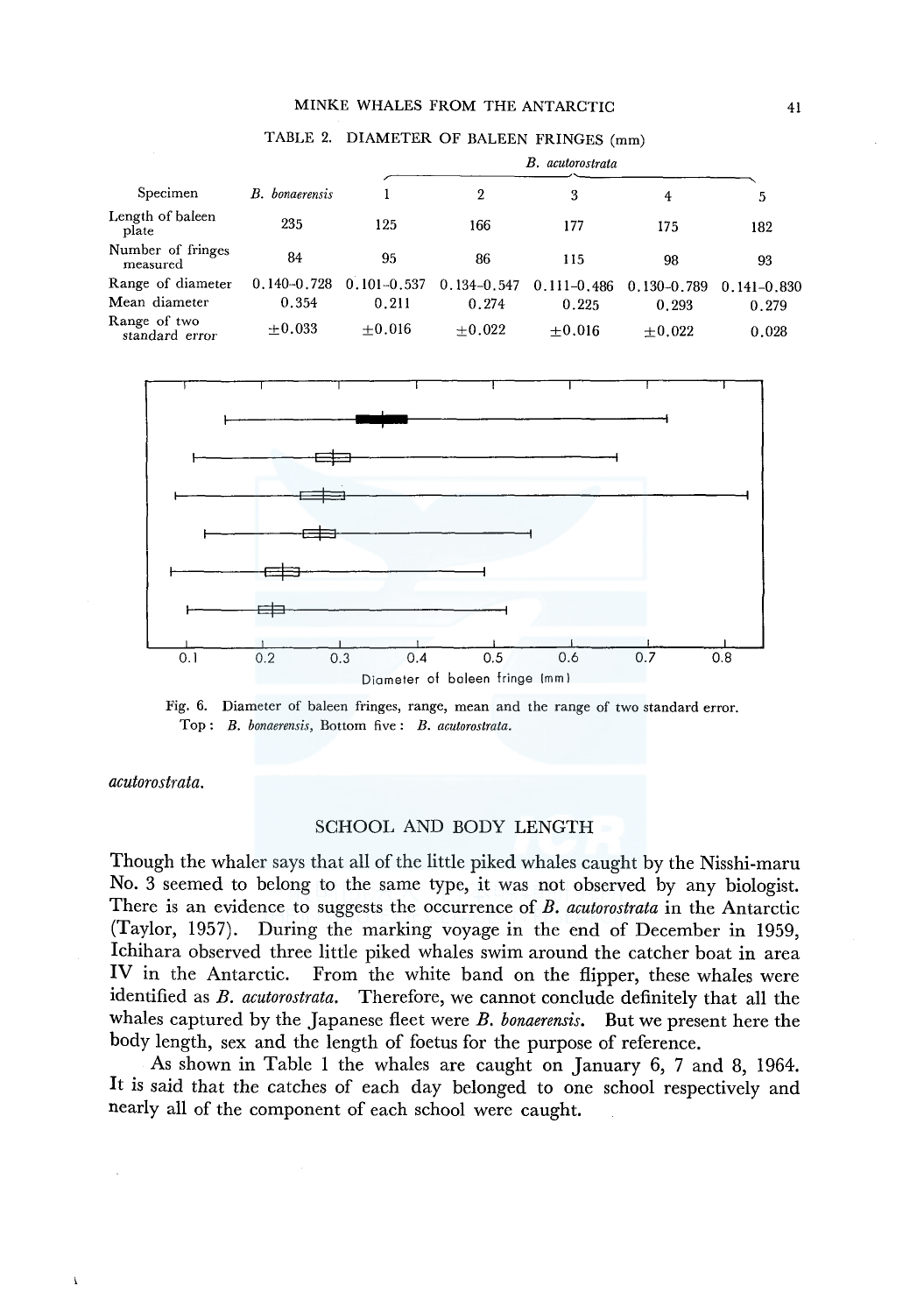The ratios of male whales in the catches from the three schools show nearly same value 80 percent, which seems to suggest the dominance of male in the schools of *B. bonaerensis* migrating these latitude.



Fig. 7. Body length composition of the little piked whales caught by the Nisshin-maru No. 3.

| TABLE 3.    |                  | <b>BODY LENGTH COMPOSITION</b> |                |
|-------------|------------------|--------------------------------|----------------|
| Body length | Male             | Female                         | Total          |
| (foot)      |                  |                                |                |
| 22          |                  | 2                              | $\overline{2}$ |
| 23          | $\overline{2}$   |                                | 3              |
| 24          | 3                | 2                              | 5              |
| 25          | 5                | 4                              | 9              |
| 26          | 18               |                                | 19             |
| 27          | 22               | 31)                            | 25             |
| 28          | 18               | $2^{2}$                        | 20             |
| 29          | 9                |                                | 9              |
| 30          | $\mathbf{2}$     | 2                              | 4              |
| Total       | 79               | 17                             | 96             |
| I)          | One is pregnant. | 2)<br>Two are pregnant.        |                |

#### TABLE 4. BODY LENGTH OF THE FOETUSES (cm)

| Date captured  | Body length | Sex    |
|----------------|-------------|--------|
| Jan. 7, 1964   | 45          | Female |
| Jan. 8, 1964   | 19          | Male   |
| Jan. $8, 1964$ | 18          | Male   |